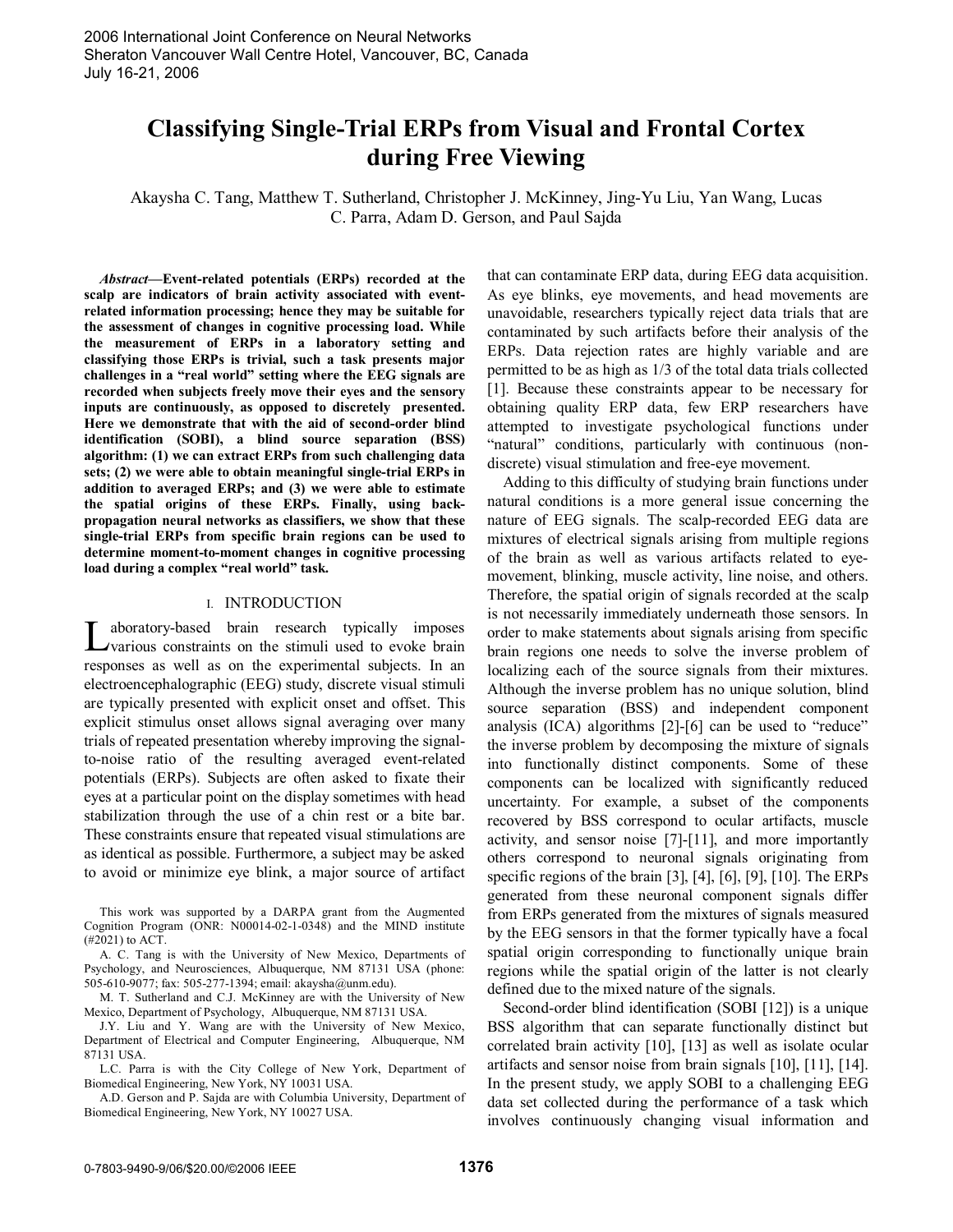requires continuous free-eye movements. This task involved 15 min of video game play under varying difficulty levels. We show that extraction of single-trial ERPs from *specific brain regions* is possible even under these challenging conditions. Previously, SOBI pre-processing has been shown to improve single-trial classification ability for data obtained under laboratory conditions [15], [16]. Here, we demonstrate that single-trial ERPs from SOBI-recovered neuronal components can be used to classify brief moments of high and low cognitive processing load during a real world task.

### II. METHODS

### *A. Behavioral Task*

Three subjects performed a computer-simulated naval command control task, the Warship Commander Task [17] in an electrically noisy office environment. This task involves the presentation of a continuous stream of visual information, free-eye movements, lack of fixation points, and normal hand, arm, shoulder, and head movements. The operator's goal is to defend an aircraft carrier by shooting down as many enemy planes as possible while avoiding firing upon friendly planes. This task engages several types of highly inter-mixed cognitive processes: visual detection, spatial divided attention, tracking of moving targets, spatial working memory for previously identified planes, verbal working memory for an identified plane under inquiry, and language processing when reading displayed verbal messages.

We focused our analysis on two contrasting task-related events: a high and a low cognitive load event. The high load event is the COMM event which corresponds to the pressing of one of the many communication channel buttons. This event is preceded by remembering the communication channel number of a selected flight while simultaneously tracking and attending previously identified enemy planes, and is followed by a lateral eye movement to the message display box and reading of a verbal message which indicates whether the currently selected plane is friendly or hostile. Thus, surrounding a COMM event, the operator is engaged in several types of higher level cognitive processing. In contrast, a WARN event corresponds to the pressing of the WARN button. This event is preceded by selection of an already identified enemy plane and followed by a 3 sec waiting period before the enemy can be fired upon. Thus, the WARN event requires much less cognitive processing than the COMM event. These two events are intermixed with each other and embedded among many other ongoing events that potentially attract the operator's attention (Fig. 1).





0

**WARN** FIRE  $\begin{array}{|c|c|}\n 2 & 702 \\
 \hline\n 3 & 702\n \end{array}$ 

#### *B. EEG Signal Processing*

**IFF** 

**SCORI** 

335

We collected 64 channel EEG data (sampling rate: 500Hz; bandpass filter: 1-100Hz; 15 min duration). The 64 channel EEG data was decomposed into 64 SOBI components. Task related components were further identified temporally using event triggered averages and spatially using a commercially available source modeling, Package (BESA 5.0, Brain Electrical Source Analysis; MEGIS Software; Munich, Germany). For the most recent detailed descriptions of this source identification process, see [10], [13], [16].

Details on SOBI [12] as well as its application to EEG/MEG data [6], [9], [11], [13], [15] have been described elsewhere. A brief step-by-step description is provided here as a flow chart (Fig. 2). SOBI decomposes *n*-channel continuous EEG data into *n* components (Step 1, Fig. 2), each of which corresponds to a recovered putative source that contributes to the scalp recorded EEG signals. Each SOBI component has an associated time course of activation and a sensor space projection (scalp map) that specifies the effect of that component, in isolation, on each of the *n* electrodes. Let  $\mathbf{x}(t)$  represent the *n* continuous time series from the *n* EEG channels, where  $\mathbf{x}_i(t)$  corresponds to the  $i^{th}$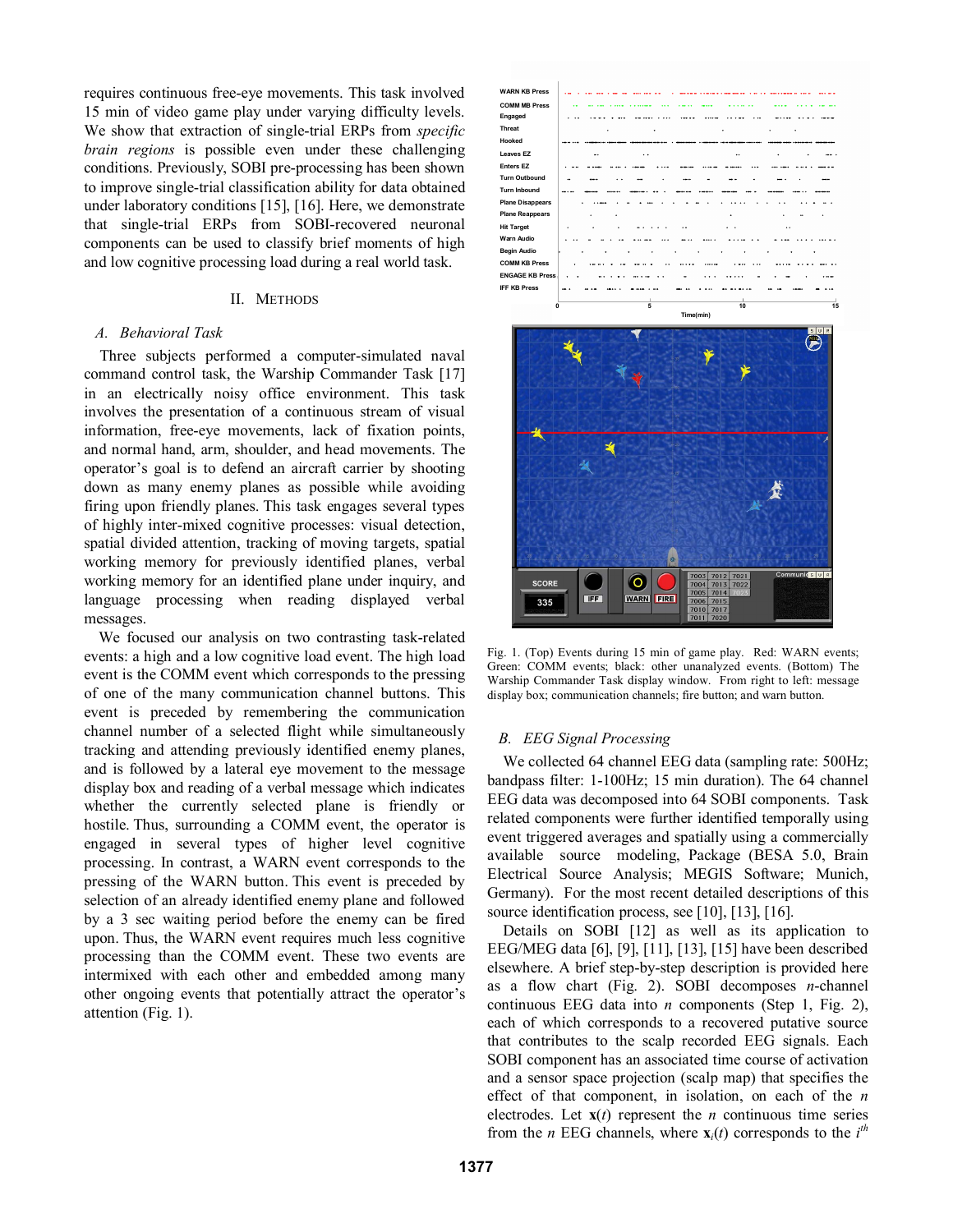EEG channel. Because various underlying sources are summed via volume conduction to give rise to the scalp EEG, each of the  $\mathbf{x}_i(t)$  is assumed to be an instantaneous linear mixture of *n* unknown components or sources **s***i*(*t*), via an unknown  $n \times n$  mixing matrix **A**,

$$
\mathbf{x}(t) = \mathbf{A}\mathbf{s}(t).
$$

The putative sources, **ŝ**(*t*), are given by,

where,

$$
\mathbf{W} = \mathbf{A}^{-1}.
$$

 $\hat{\mathbf{s}}(t) = \mathbf{W}\mathbf{x}(t),$ 

SOBI finds the unmixing matrix **W** through an iterative process that minimizes the sum squared cross-correlations between one recovered component at time t and another at time  $t + \tau$ , across a set of time delays [18]. The following set of delays, *τ*s (in ms), were chosen to cover a reasonably wide interval without extending beyond the support of the autocorrelation function:

*τ* ∈ {1, 2, 3, 4, 5, 6, 7, 8, 9, 13, 15, 18, 20, 23, 25, 28, 30, 33, 35, 38, 40, 43, 45, 48, 50, 60, 70, 80, 90, 100, 110, 120, 130, 140, 150, 160, 170, 180, 190, 200, 210, 220, 230, 240, 250}.

Similar sets of *τs* have been used to effectively isolate artifacts from EEG and MEG data as well as various taskrelated neuronal components [9], [10], [16]. For details on how the choice of time delay parameters affect the extraction of SI signals see [13].

The time course of the  $i^{th}$  component is given by  $\hat{\mathbf{s}}_i(t)$ , from which ERPs for each recovered component can be generated (Step 2, Fig. 2). Components whose ERPs displayed activation following the COMM or WARN events were conservatively identified as potential components of interest. ERPs were generated for both the COMM and WARN events.

The spatial location of the  $i<sup>th</sup>$  component is determined by the  $i^{th}$  column of  $\hat{A}$  (referred to as the component's sensor weights) (Step 3, Fig. 2),  $\hat{A} = W^{-1}$ . By assessing the sensor weights of a component, candidate neuronal components or known artifact components can be identified. For example, a visual component may have large and focally distributed sensor weights over posterior regions of the scalp and an ocular component will show large weights for sensor locations near the eyes (see end product of Step 3 in Fig. 2).

From the above two independently constructed candidate component lists, an overlapping set of components were further evaluated (Step 4, Fig. 2). The signal strength of the *i*<sup>th</sup> component, measured across all sensors at time t in the original units of measure (here  $\mu V$ ), can be estimated from its sensor space projection  $\hat{\mathbf{x}}^{(i)}(t)$ ,



Fig. 2. Schematic illustration of SOBI-aided extraction of neuronal and artifactual components. An ocular and visual component are used as examples of **ŝ***i* for illustrative purposes.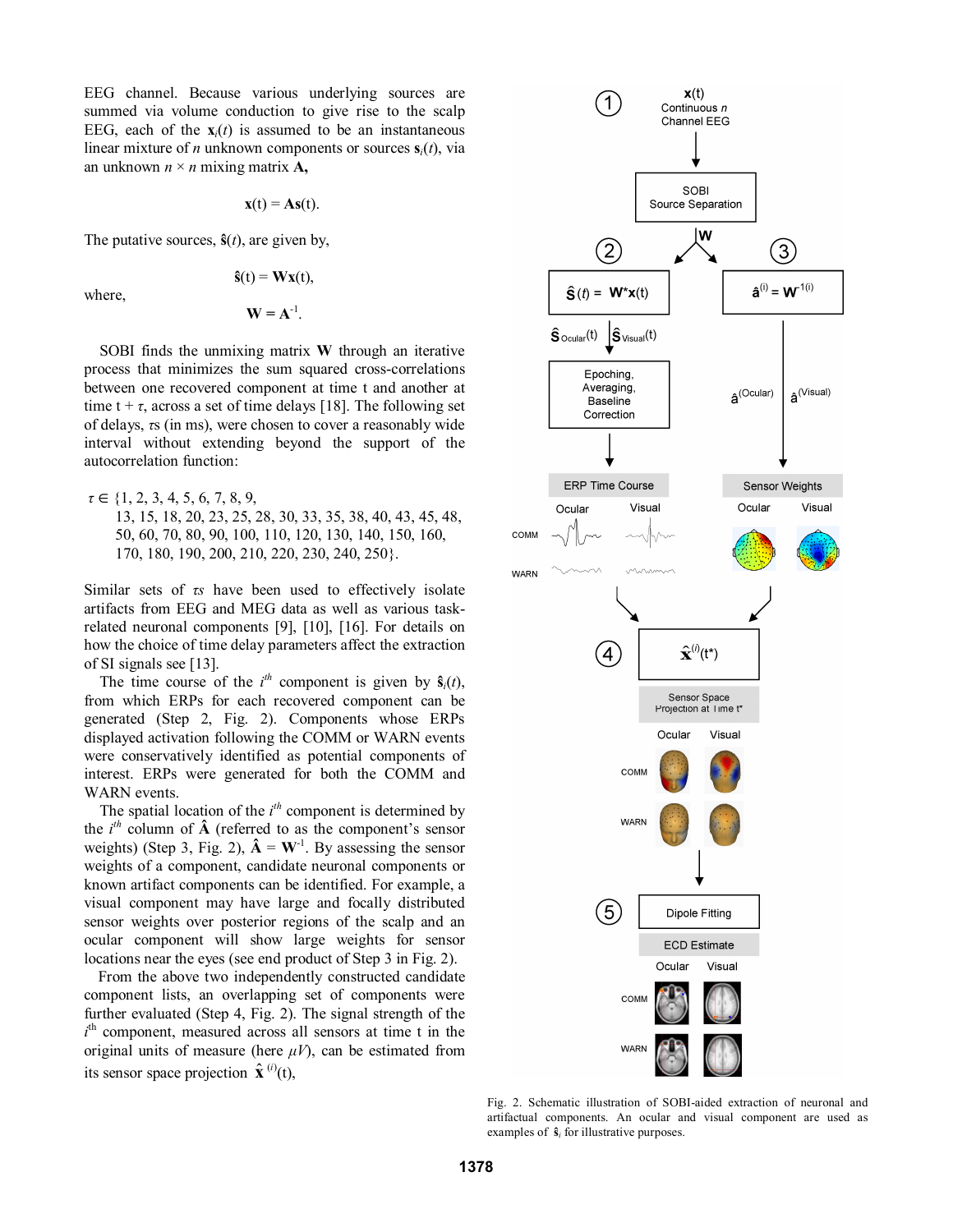$$
\hat{\mathbf{x}}^{(i)}(t) = \hat{\mathbf{s}}_i(t)\hat{\mathbf{a}}^{(i)},
$$

where  $\hat{\mathbf{a}}^{(i)}$  is the *i*<sup>th</sup> column of  $\hat{\mathbf{A}}$ , i.e. the sensor weights, and **ŝ***i*(t) is a scalar. A candidate's averaged ERP following COMM or WARN events can then be projected at each of the sensors as 3-D scalp current source density (CSD) maps, which are the second spatial derivative of the voltage distribution and are considered better at visually revealing the underlying source generators than the potential maps themselves [19].

The components' locations were then estimated from the sensor space projections (Step 5, Fig. 2) using BESA. Equivalent current dipoles (ECDs) were fit for the small set of candidate components with an ellipsoidal four-shell head model fit for each subject using their digitized electrode positions. ECD locations (mm) were found using a leastsquares algorithm at the peak time of the corresponding average ERP (t\*). Note that the sensor space projections can be used as input not only to point-source modeling algorithms e.g. [20], [21] but distributed-source modeling methods as well e.g. [22], [23].

In contrast to typically how BESA is used for source modeling, here the input data to BESA was the ERP sensor space projections of a single SOBI-recovered component, as opposed to the original EEG sensor readings. The former is viewed as containing signals from a functionally distinct neuronal population while the latter containing electrical signals from many neuronal as well as noise sources. Because a SOBI component has a fixed sensor space projection,  $\hat{\mathbf{a}}^{(i)}$ , the estimated dipole location does not change with respect to time. In contrast, when fitting multiple dipole sources from the mixture of EEG signals, one must consider the fact that each underlying source can have a different time course of activation, thus their mixing changes over time. Consequently, the estimated dipole locations may also change when fit at different times and somewhat arbitrary decisions must be made. Choosing which of these multiple alternatives to report requires significant subjectivity. Here, by taking a SOBI component as the starting point for source localization, complications regarding the time of model fitting were circumvented.

#### *C. Back-Propagation Neural Networks (BPNNs)*

Two major advantages that SOBI components offer is improved signal-to-noise ratio in both the component's average and single-trial ERPs [10], [13], [15] and increased certainty in the component's spatial origin [9], [10]. With these improved capabilities, we hoped to determine whether the neuronal activity from a set of specific functionally distinct brain regions could tell us about the processing load of an individual. To do so single-trial ERPs from two SOBIrecovered components (see section III C,D) time-locked to the WARN and COMM events were used as input to BPNNs. ERP researchers typically perform their analyses after rejecting data from trials that are contaminated by various artifacts. Because the present task requires continuous free-eye movement, the typical data exclusion

method would be inappropriate here. Instead, using SOBI, artifactual signals are isolated and separated into distinct components without the need to discard trials containing such artifacts. Thus all events in the data set were classified without exclusion.

We trained three-layer networks to classify two event types: WARN and COMM, using single-trial ERPs generated around these two events. The WARN events entail relatively low processing load and the COMM events high processing load. The input time window for each component is 700 ms long (from 100 ms before to 600 ms after the event). At the sampling rate of 500 Hz, a total of 350 data points (500 samples \* 700 ms / 1000 ms) were within this range. To reduce noise, for each SOBI component the single-trial ERP data were further smoothed and reduced to 35 averages (10 data points per average). As two SOBI components were used for classification, a total of 70 (2 x 35) inputs units were used. The same number of hidden units (70) was used. Increasing the number of hidden units or hidden layers did not significantly affect the results of classification (data not shown).

To train the network, the traingdx learning algorithm (Matlab Neural Network Toolbox, MathWorks, Inc., Natick, MA) was employed, which uses gradient descent with momentum and variable learning rate in batch learning mode [24]. While gradient descend with momentum can avoid a shallow local minimum, a variable learning rate can make the learning as fast as possible while maintaining stability. The batch-learning mode was used to update the network weights after all training data were presented.

We assessed classification performance by comparing the ability of a trained network classifier to generalize from one subset of data (training set) to another (test set). After a network was trained with 50% of the data (training set, randomly selected) to 95% classification accuracy, the generalization performance of the trained network was then evaluated using the remaining 50% of the data (test data). To properly estimate classification accuracy, this trainingtesting process was repeated 100 times, each time using a different randomly selected pair of training-testing datasets along with a different set of random starting weights at the beginning of training (i.e. 100 x cross-validation).

### III. RESULTS

#### *A. Isolation of Various Artifacts*

When a subject is engaged in tasks like video game play, small head and arm movements are unavoidable. Therefore, movement related artifacts were present throughout the data. Additionally, from the scalp projections, sensor artifactrelated components can be identified by their focal activations. These components' sensor projections were best fitted by ECDs located on the surface of the skull, indicating their origin at or near the scalp (Fig. 3, top panels). As the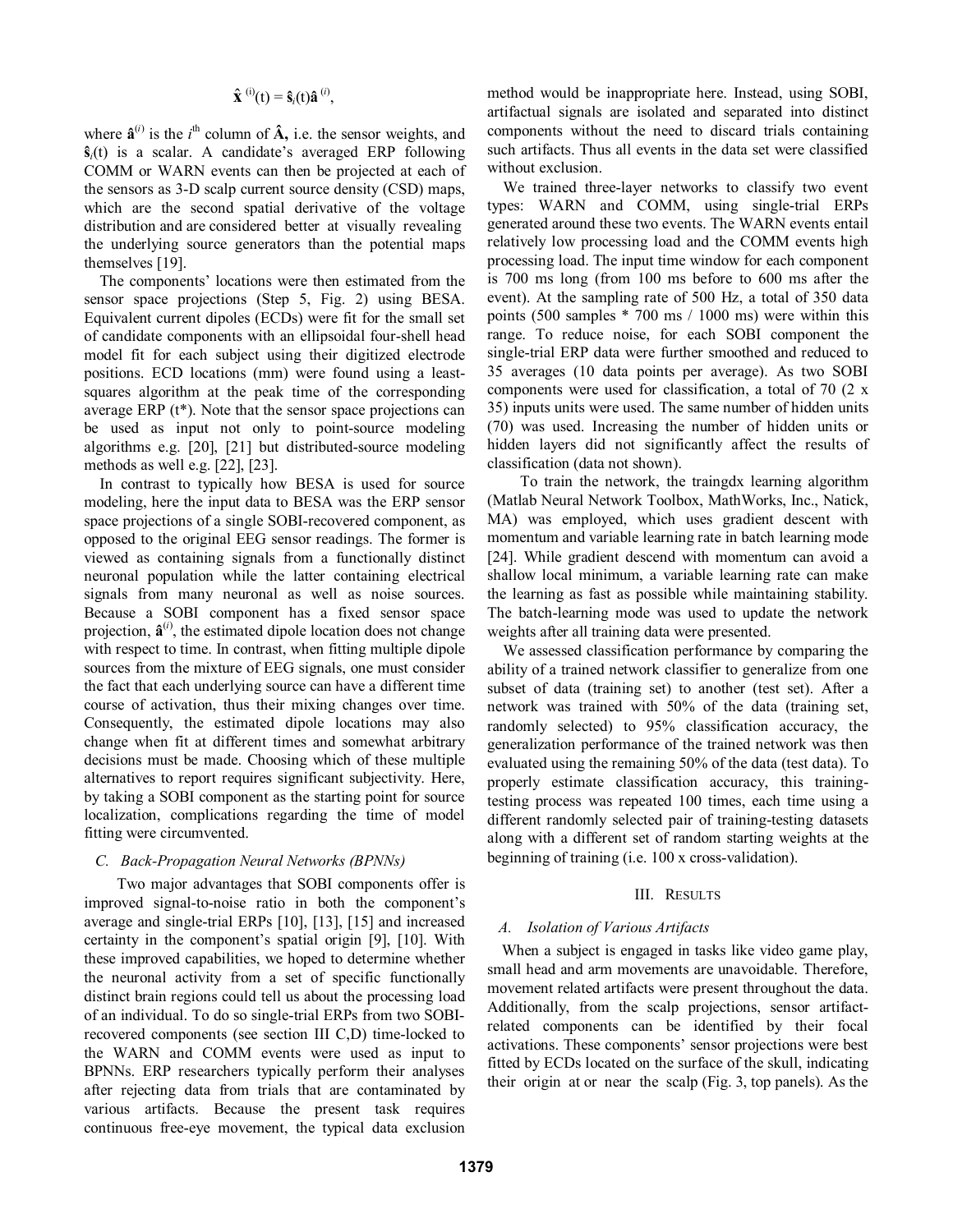

Fig. 3. Three examples of SOBI noise-components. ECDs are superimposed on a standard structural MRI and single epochs are shown.

amplitude of these noise sources at the scalp was as large as a few microvolts (Fig. 3, bottom panels), isolation of such noise components is critical for improving the signal-tonoise ratio of neuronal components of interest.

#### *B. Isolation of Eye-Movement Related Signals*

To perform the task, the operator must continuously monitor and track a large number of inbound planes as well as read and interpret various control button labels and displays. Therefore, continuous eye movement is an integral

part of task performance which highly overlaps with cognitive processing. Rejecting such artifacts by removing data, as may be done in a more conventional approach, would defeat the purpose of the study. Three types of ocular components (blink, vertical, and lateral movement) were reliably recovered by SOBI (data not shown). Figure 4 shows a SOBI-component corresponding to lateral eye movement. This component can be fit by a pair of symmetric ECDs located near the eyes with above 95% goodnessof-fit (Fig 4B). The COMM event-triggered average from this component is similar to that obtained when the subject was instructed to make controlled lateral eye movements before the experiment began (data not shown). The ERP waveform in Figure 4C shows two separate horizontal eye movement related deflections. The first large amplitude change can be seen starting prior to the COMM event (0 ms), which reflects the oblique eye movement from a location on the screen to the communication buttons, and a second change occurs when a horizontal eye movement was made from the COMM button to the display box at the lower-right corner (see Fig. 1). In contrast, during WARN events, the subject did not have to make any consistent horizontal eye movement. This is reflected by the lack of activity in the ERPs generated around the WARN events (Fig. 4D). The



Fig. 4. An ocular SOBI component reflecting lateral movement. (A) CSD scalp map. (B) ECD model. (CD-left) single-trial ERP display. (CD-right) averaged ERP. (C) COMM events. (D) WARN events.

isolation of this large amplitude artifact is particularly important for unmasking the relatively weaker neuronal signals.

## *C. Isolation of Neuronal Activity Related to Early Visual Processing*

In contrast to typical experiments involving visual stimuli, the Warship Commander Task requires visual processing under "natural" vision. In addition to free-eye movement and continuously presented information, the visual processing is particularly demanding as it involves intermixed and rapid discrimination and tracking of moving targets in different colors, reading of labels and text, divided visual attention among multiple moving targets, working memory, and visually based rapid decision making. We show that a SOBI visual component can be extracted from EEG data collected under such conditions. Figure 5 shows a SOBI component whose sensor projection (Fig. 5A) can be fitted with a pair of symmetric dipoles located in visual cortex with over 90% goodness-of-fit (Fig. 5B). When the single-trial (Fig. 5C, left) and averaged ERPs (Fig. 5C, right) were time-locked to COMM button presses, the resulting evoked potentials resembled a visual evoked potential (VEP) recorded under ideal experimental conditions. Together, the spatial and temporal properties of this SOBI component indicate that SOBI can extract task related neuronal signals originating from visual cortex despite continuous free-eye movement throughout the task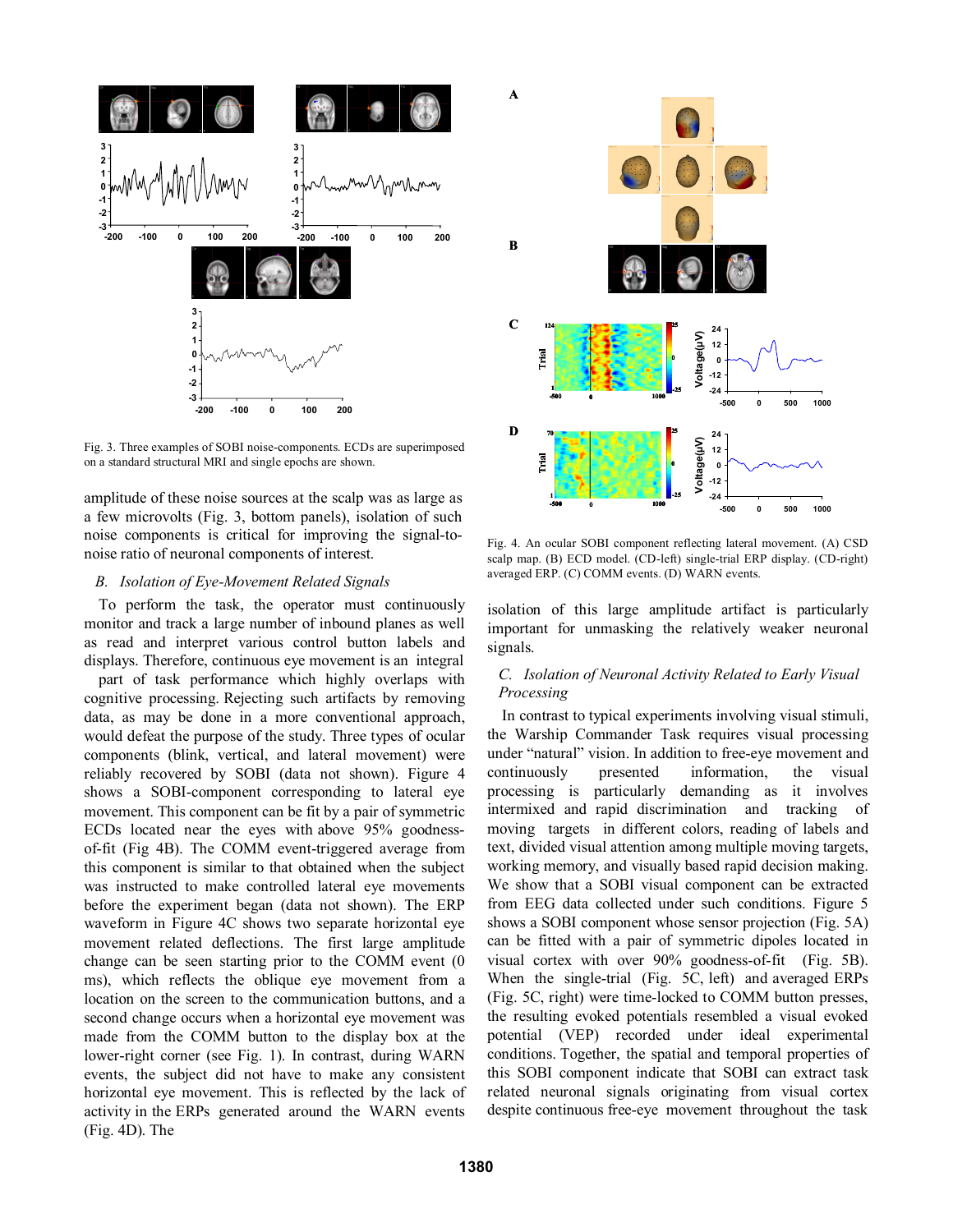

Fig. 5. A SOBI-recovered visual component. Arranged as in Figure 4.

and despite a lack of discretely presented visual stimuli. Notice that this VEP (Fig. 5C) and the activity associated with lateral eye movements (Fig. 4C) are temporally overlapping. Therefore, SOBI can extract VEPs from visual processing areas of the brain even when such VEPs were consistently preceded by a large eye movement. (For discussion of Fig. 5D please see Section E).

Furthermore, this visual component was reliably isolated from each of the three subjects assessed (Fig. 6). The averaged evoked potentials from each subject resembled a VEP recorded under ideal experimental conditions. The peak latencies of these components are around 200 ms, later than the latency of the expected N100 peak, typically associated with visual stimulation. Such a delay is expected because time zero corresponds to the pressing of the COMM button and at such time the subjects' eyes are fixed at the COMM button location. Following the COMM button press, the subject must first make a horizontal eye movement to the text box before reading the displayed text. We speculate that this visual ERP reflected activity associated with the processing of the text in the message display box. The lack of activity in the ERPs locked to the WARN events, which require only a 3-sec wait period, appears to confirm this speculation.

## *D. Isolation of Neuronal Activity Related to Executive Monitoring*

As would be expected for any task requiring the use of sensory information for complex decision making, the executive part of the brain must somehow gain access to the



Fig 6. Visual components from each of the three subjects time-locked to COMM and WARN events.

sensory information. Synchronized activation between the frontal and posterior sensory areas has been suggested to mediate this sensory-motor integration. We were able to extract SOBI components that corresponded to synchronized anterior and posterior neuronal sources of activation (SAP) as indicated by the CSD maps (Fig. 7A). These components can be fit by two pairs of symmetric dipoles that are localized to both the frontal and posterior parietal lobes with >90% goodness-of-fit (Fig. 7B). The COMM eventtriggered single-trial and average waveforms (Fig. 7C) showed clear evoked potentials that may reflect activity associated with executive function. (For discussion of Fig. 7D please see section E). Similar to the visual component, this component can also be isolated in all three subjects but differed from the visual component in that the ERP waveforms were more variable across subjects (data not shown).

## *E. ERPs for Events of High and Low Processing Load*

One feature of the task under study is that the information processing load can change from moment-to-moment during the task. Numerous events occur during the task and the low and high "processing load" events (WARN and COMM,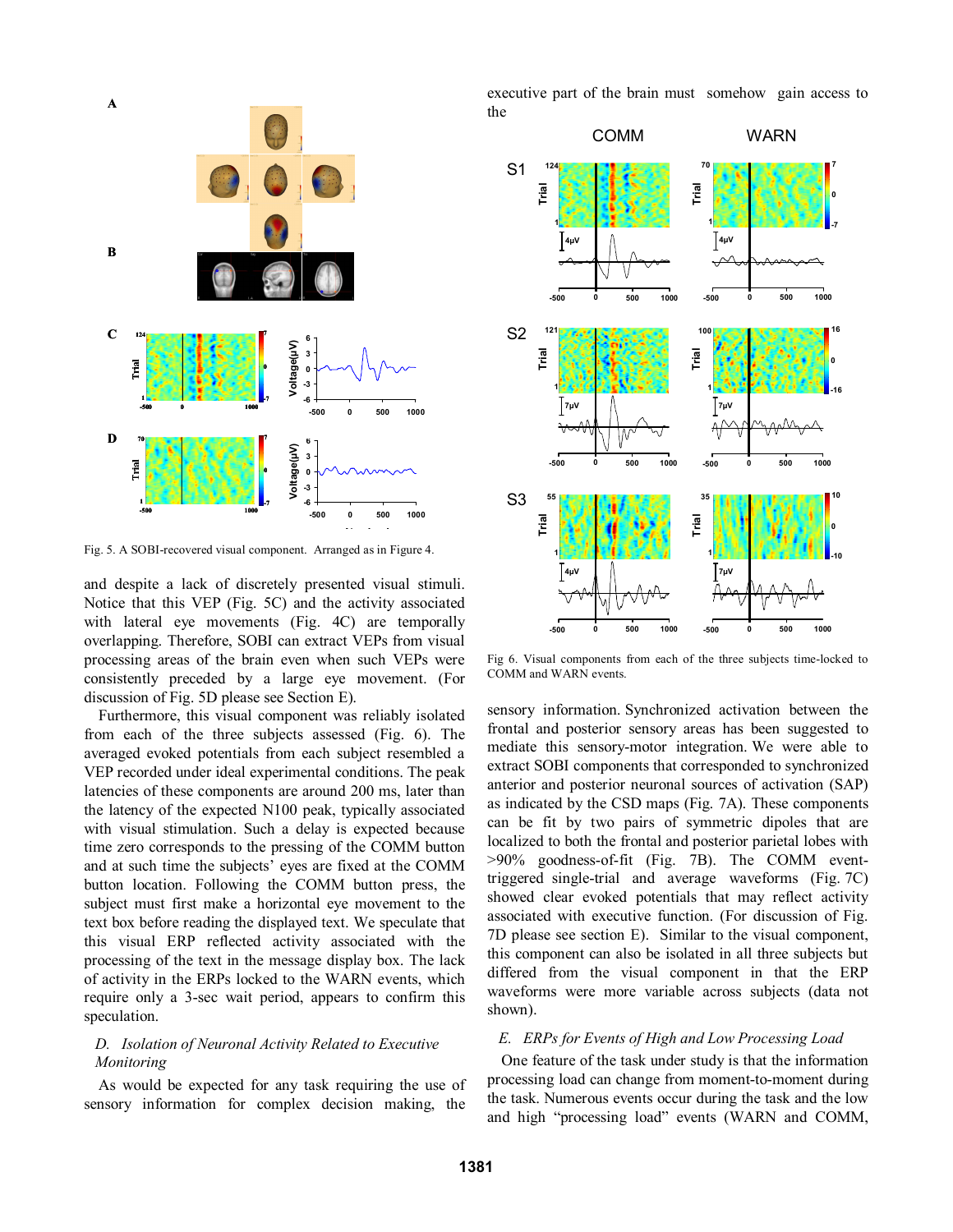respectively) are intermixed. To examine whether the activity of V and SAP SOBI-recovered components captured



Fig. 7. A SOBI-recovered synchronized anterior-posterior (SAP) component. Arranged as in Figure 4.

these moment-to-moment differences in processing load, we contrasted "single-trial" ERP displays from the WARN and COMM events. The V component showed clear discrimination between the COMM and WARN events (compare Fig. 5C and 5D). Interestingly, even though visual information continues to be delivered during the simple action of pressing the WARN button, little activity over posterior scalp regions was observed (Fig. 5D). This contrasts sharply with the clear visual evoked responses observed after the COMM button press, after which the operator must read some text. The SAP component also showed temporally distinct ERPs between the COMM and WARN events (compare Fig. 7C and 7D). This is consistent with the expected difference in executive function when one is preparing for a firing action versus when one is processing language information.

#### *F. Classification*

 The contrasting component ERP waveforms between the WARN and COMM events suggest that one may be able to determine from a single-trial whether the operator is experiencing, at that moment, low or high information processing load. To test this hypothesis, we trained neural networks to classify the single-trial ERPs of the V and SAP



Fig 8. Classification of COMM and WARN events using the V and SAP SOBI-recovered components. Error bars are standard deviations.

components<sup>1</sup> into two classes: the high versus low demand events (corresponding to the COMM and WARN events). Figure 8 shows that after training the networks to the 95% correct classification criterion on the training data set, these networks classified the testing set with 84%, 74% and 71% accuracy, respectively for the three subjects. Note that further improvement in classification accuracy may be achieved by optimizing various network related parameters or using other classification algorithms.

#### IV. CONCLUSIONS

We presented empirical data that demonstrate significant advances in the capability of human EEG signal processing. First, information processing-related signals from the human brain, as measured by ERPs, were obtained in the presence of continuous and varying ocular artifacts. Second, the spatial origins of such ERPs were estimated, hence providing critical information for a more precise interpretation of such ERPs than conventional ERPs measured at the scalp. Third, an improved effective signalto-noise ratio allowed for the measurement of ERPs associated with the processing of single-events (i.e. singletrial ERPs). The validity of such ERPs is supported by the demonstration that events requiring high and low cognitive processing load can be classified using these single-trial ERPs. We expect further improvement in the classification accuracy when more recently developed classifiers, such as support vector machines, are used.

#### **REFERENCES**

[1] T.W. Picton, S. Bentin, P. Berg, E. Donchin, S.A. Hillyard, R. Johnson Jr., G.A. Miller, W. Ritter, D.S. Ruchkin, M.D. Rugg, and M.J. Taylor, "Guidelines for using human event-related potentials to study congnition: Recording standards and publication criteria," *Psychophysiol.* Vol. 37, pp. 127-152, 2000.

<sup>&</sup>lt;sup>1</sup> The ocular component was not used for classification because the horizontal eye moment happens to precede the high load events (COMM).